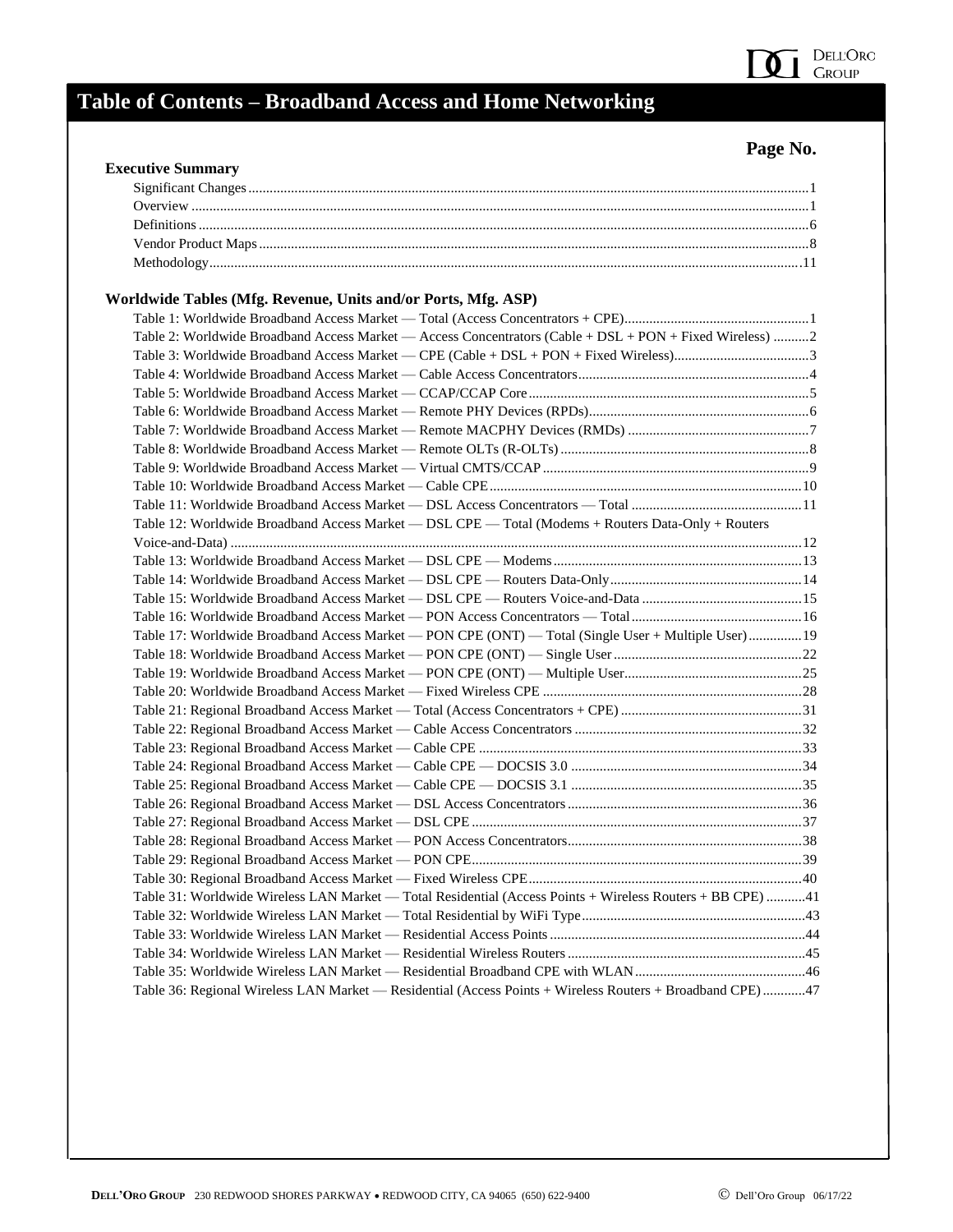#### **Page No.**

#### **Vendor Tables Cable Access Concentrators** Worldwide – Total – Mfg Revenue, Total Channels, Mfg Downstream Channel ASP ......................................................48 Worldwide – Downstream Channels ..................................................................................................................................51 Worldwide – Upstream Channels.......................................................................................................................................52 Worldwide – Video QAM Channels...................................................................................................................................53 Worldwide – CCAP/CCAP Core – Mfg Revenue, Total DOCSIS 3.0/3.1 Downstream/Upstream Channels, Mfg Downstream Channel ASP..........................................................................................................................................54 Regions Shipments – CCAP/CCAP Core – North America – Total DOCSIS Channels ....................................................58 Regions Shipments – CCAP/CCAP Core – Europe, Middle East, and Africa (EMEA) – Total DOCSIS Channels..........59 Regions Shipments – CCAP/CCAP Core – Asia Pacific – Total DOCSIS Channels.........................................................60 Regions Shipments – CCAP/CCAP Core – Caribbean and Latin America (CALA) – Total DOCSIS Channels...............61 Regions Revenue – CCAP/CCAP Core – North America – Mfg Revenue.........................................................................62 Regions Revenue – CCAP/CCAP Core – Europe, Middle East, and Africa (EMEA) – Mfg Revenue ..............................63 Regions Revenue – CCAP/CCAP Core – Asia Pacific – Mfg Revenue .............................................................................64 Regions Revenue – CCAP/CCAP Core – Caribbean and Latin America (CALA) – Mfg Revenue ...................................65 Worldwide – Remote PHY Devices (RPDs) – Total – Mfg Revenue, Units, Mfg ASP per Unit .......................................66 Worldwide – Remote MACPHY Devices (RMDs) – Total – Mfg Revenue, Units, Mfg ASP per Unit.............................69 Worldwide – Remote OLTs (R-OLTs) – Total – Mfg Revenue, Units, Mfg ASP per Unit................................................72 Worldwide – vCMTS/CCAP – Mfg Revenue, Total DOCSIS 3.0/3.1 Downstream/Upstream Channels, Mfg Downstream Channel ASP..........................................................................................................................................75 Regions Shipments – Total – North America – Total DOCSIS Channels ..........................................................................79 Regions Shipments – Total – Europe, Middle East, and Africa (EMEA) – Total DOCSIS Channels................................80 Regions Shipments – Total – Asia Pacific – Total DOCSIS Channels...............................................................................81 Regions Shipments – Total – Caribbean and Latin America (CALA) – Total DOCSIS Channels.....................................82 Regions Revenue – Total – North America – Mfg Revenue...............................................................................................83 Regions Revenue – Total – Europe, Middle East, and Africa (EMEA) – MFG Revenue...................................................84 Regions Revenue – Total – Asia Pacific – Mfg Revenue ...................................................................................................85 Regions Revenue – Total – Caribbean and Latin America (CALA) – Mfg Revenue .........................................................86 **Cable CPE** Worldwide – Total – Mfg Revenue, Units, Mfg Unit ASP.................................................................................................87 Worldwide – Data-Only Mfg Revenue, Units, Mfg Unit ASP ...........................................................................................90 Worldwide – Voice-and-Data Mfg Revenue, Units, Mfg Unit ASP...................................................................................93 Worldwide – DOCSIS 3.0 – Data-Only Mfg Revenue, Units, Mfg Unit ASP....................................................................96 Worldwide – DOCSIS 3.0 – Voice-and-Data Mfg Revenue, Units, Mfg Unit ASP ...........................................................99 Worldwide – DOCSIS 3.1 – Data-Only Mfg Revenue, Units, Mfg Unit ASP..................................................................102 Worldwide – DOCSIS 3.1 – Voice-and-Data Mfg Revenue, Units, Mfg Unit ASP.........................................................105 Regions Shipments – North America – Total Units..........................................................................................................108 Regions Shipments – Europe, Middle East, and Africa (EMEA) – Total Units ...............................................................109 Regions Shipments – Asia Pacific – Total Units ..............................................................................................................110 Regions Shipments – Caribbean and Latin America (CALA) – Total Units ....................................................................111 Regions Shipments – North America – Total DOCSIS 3.0 Units.....................................................................................112 Regions Shipments – Europe, Middle East, and Africa (EMEA) – Total DOCSIS 3.0 Units...........................................113 Regions Shipments – Asia Pacific – Total DOCSIS 3.0 Units .........................................................................................114 Regions Shipments – Caribbean and Latin America (CALA) – Total DOCSIS 3.0 Units ...............................................115 Regions Shipments – North America – Total DOCSIS 3.1 Units.....................................................................................116 Regions Shipments – Europe, Middle East, and Africa (EMEA) – Total DOCSIS 3.1 Units...........................................117 Regions Shipments – Asia Pacific – Total DOCSIS 3.1 Units .........................................................................................118 Regions Shipments – Caribbean and Latin America (CALA) – Total DOCSIS 3.1 Units ...............................................119 Regions Revenue – North America – Mfg Revenue.........................................................................................................120 Regions Revenue – Europe, Middle East, and Africa (EMEA) – Mfg Revenue...............................................................121 Regions Revenue – Asia Pacific – Mfg Revenue..............................................................................................................122

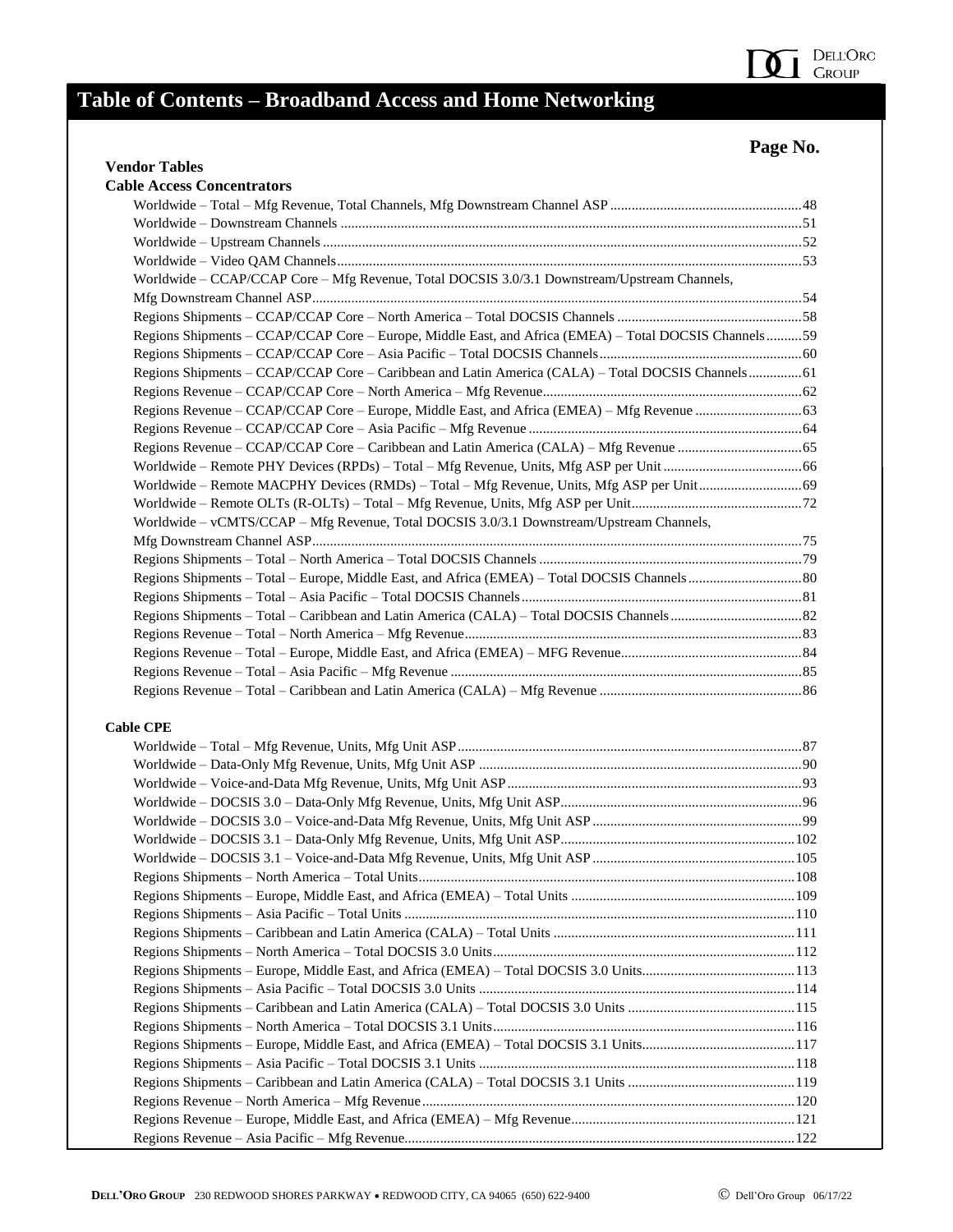

| <b>DSL Access Concentrators</b>                                       |  |
|-----------------------------------------------------------------------|--|
|                                                                       |  |
|                                                                       |  |
|                                                                       |  |
|                                                                       |  |
|                                                                       |  |
|                                                                       |  |
|                                                                       |  |
|                                                                       |  |
|                                                                       |  |
|                                                                       |  |
|                                                                       |  |
|                                                                       |  |
|                                                                       |  |
|                                                                       |  |
|                                                                       |  |
|                                                                       |  |
|                                                                       |  |
|                                                                       |  |
|                                                                       |  |
|                                                                       |  |
|                                                                       |  |
|                                                                       |  |
|                                                                       |  |
|                                                                       |  |
|                                                                       |  |
|                                                                       |  |
|                                                                       |  |
|                                                                       |  |
|                                                                       |  |
|                                                                       |  |
|                                                                       |  |
|                                                                       |  |
|                                                                       |  |
| DSL CPE (Modems + Routers Data-Only + Routers Voice-and-Data + Gfast) |  |
|                                                                       |  |
|                                                                       |  |
|                                                                       |  |
|                                                                       |  |
|                                                                       |  |
|                                                                       |  |
|                                                                       |  |
|                                                                       |  |
|                                                                       |  |
|                                                                       |  |
|                                                                       |  |
| <b>DSL CPE Modems</b>                                                 |  |
|                                                                       |  |
|                                                                       |  |
|                                                                       |  |
|                                                                       |  |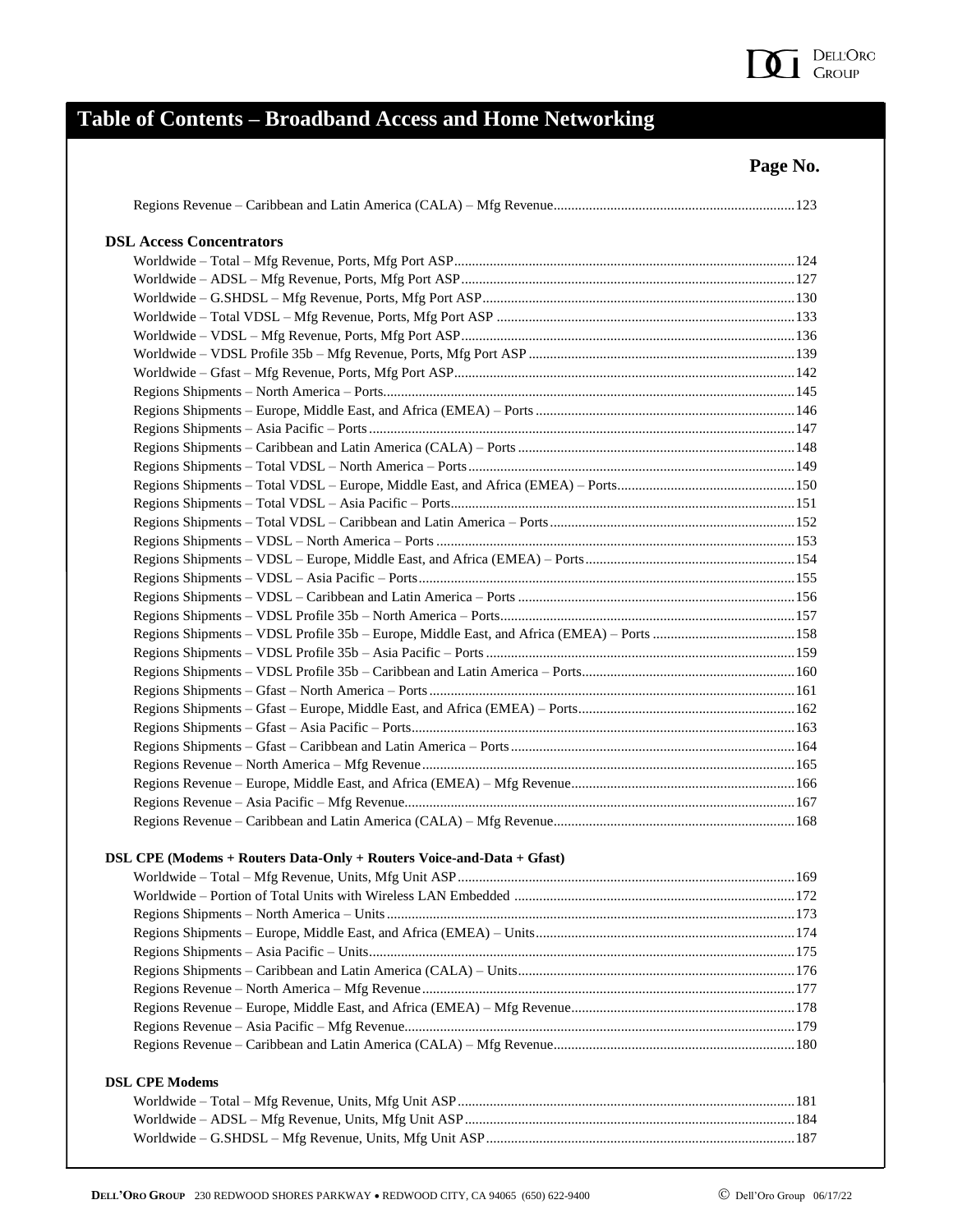

|                                       | Page No. |
|---------------------------------------|----------|
|                                       |          |
| <b>DSL CPE Routers Data-Only</b>      |          |
|                                       |          |
|                                       |          |
|                                       |          |
|                                       |          |
| <b>DSL CPE Routers Voice-and-Data</b> |          |
|                                       |          |
|                                       |          |
|                                       |          |
|                                       |          |
| <b>GFast CPE</b>                      |          |
|                                       |          |
| <b>PON Access Concentrators</b>       |          |
|                                       |          |
|                                       |          |
|                                       |          |
|                                       |          |
|                                       |          |
|                                       |          |
|                                       |          |
|                                       |          |
|                                       |          |
|                                       |          |
|                                       |          |
|                                       |          |
|                                       |          |
|                                       |          |
|                                       |          |
|                                       |          |
|                                       |          |
|                                       |          |
|                                       |          |
|                                       |          |
|                                       |          |
|                                       |          |
|                                       |          |
|                                       |          |
|                                       |          |
|                                       |          |
|                                       |          |
|                                       |          |
|                                       |          |
|                                       |          |
|                                       |          |
|                                       |          |
|                                       |          |
|                                       |          |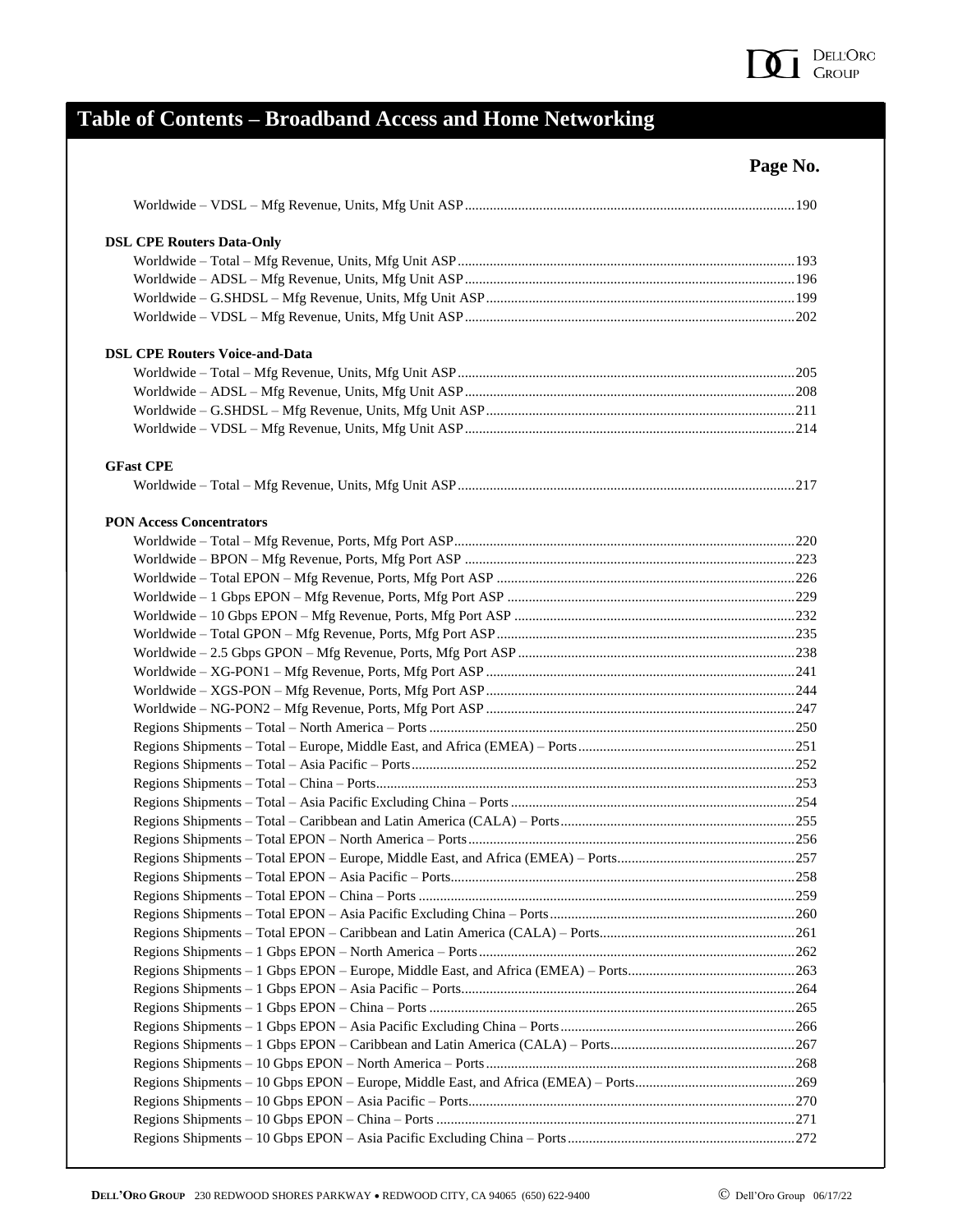

| PON CPE (ONT) |  |
|---------------|--|
|               |  |
|               |  |
|               |  |
|               |  |
|               |  |
|               |  |
|               |  |
|               |  |
|               |  |
|               |  |
|               |  |
|               |  |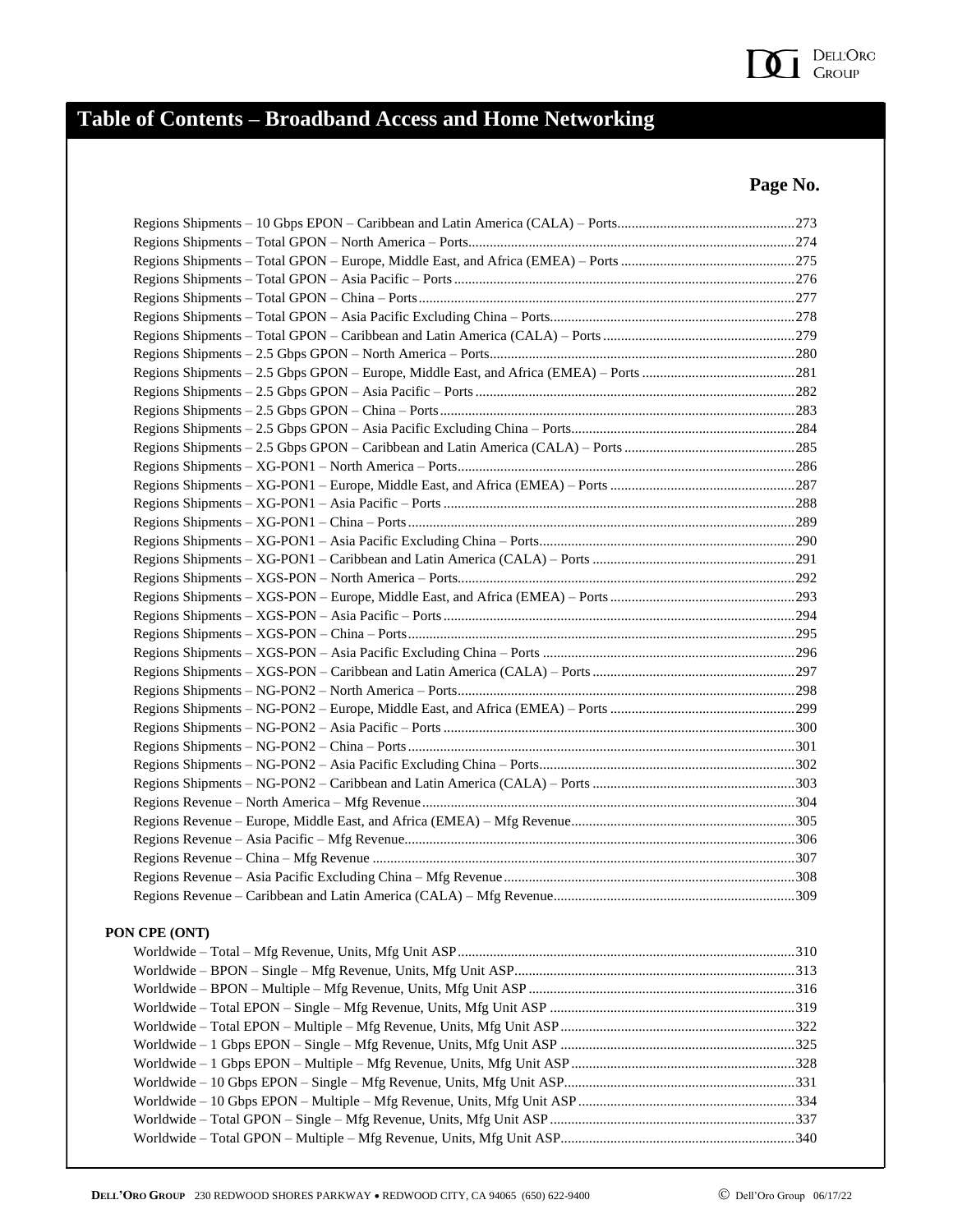

| Regions Shipments - 1 Gbps EPON - Single -Europe, Middle East, and Africa (EMEA) - Units 380    |  |
|-------------------------------------------------------------------------------------------------|--|
|                                                                                                 |  |
|                                                                                                 |  |
|                                                                                                 |  |
| Regions Shipments - 1 Gbps EPON - Single - Caribbean and Latin America (CALA) - Units 384       |  |
|                                                                                                 |  |
| Regions Shipments - 1 Gbps EPON - Multiple - Europe, Middle East, and Africa (EMEA) - Units386  |  |
|                                                                                                 |  |
|                                                                                                 |  |
|                                                                                                 |  |
| Regions Shipments - 1 Gbps EPON - Multiple - Caribbean and Latin America (CALA) - Units390      |  |
|                                                                                                 |  |
| Regions Shipments - 10Gbps EPON - Single -Europe, Middle East, and Africa (EMEA) - Units 392    |  |
|                                                                                                 |  |
|                                                                                                 |  |
|                                                                                                 |  |
| Regions Shipments - 10 Gbps EPON - Single - Caribbean and Latin America (CALA) - Units 396      |  |
|                                                                                                 |  |
| Regions Shipments - 10 Gbps EPON - Multiple - Europe, Middle East, and Africa (EMEA) - Units398 |  |
|                                                                                                 |  |
|                                                                                                 |  |
|                                                                                                 |  |
|                                                                                                 |  |
|                                                                                                 |  |
|                                                                                                 |  |
|                                                                                                 |  |
|                                                                                                 |  |
|                                                                                                 |  |
|                                                                                                 |  |
|                                                                                                 |  |
| Regions Shipments - 2.5 Gbps GPON - Single -Europe, Middle East, and Africa (EMEA) - Units410   |  |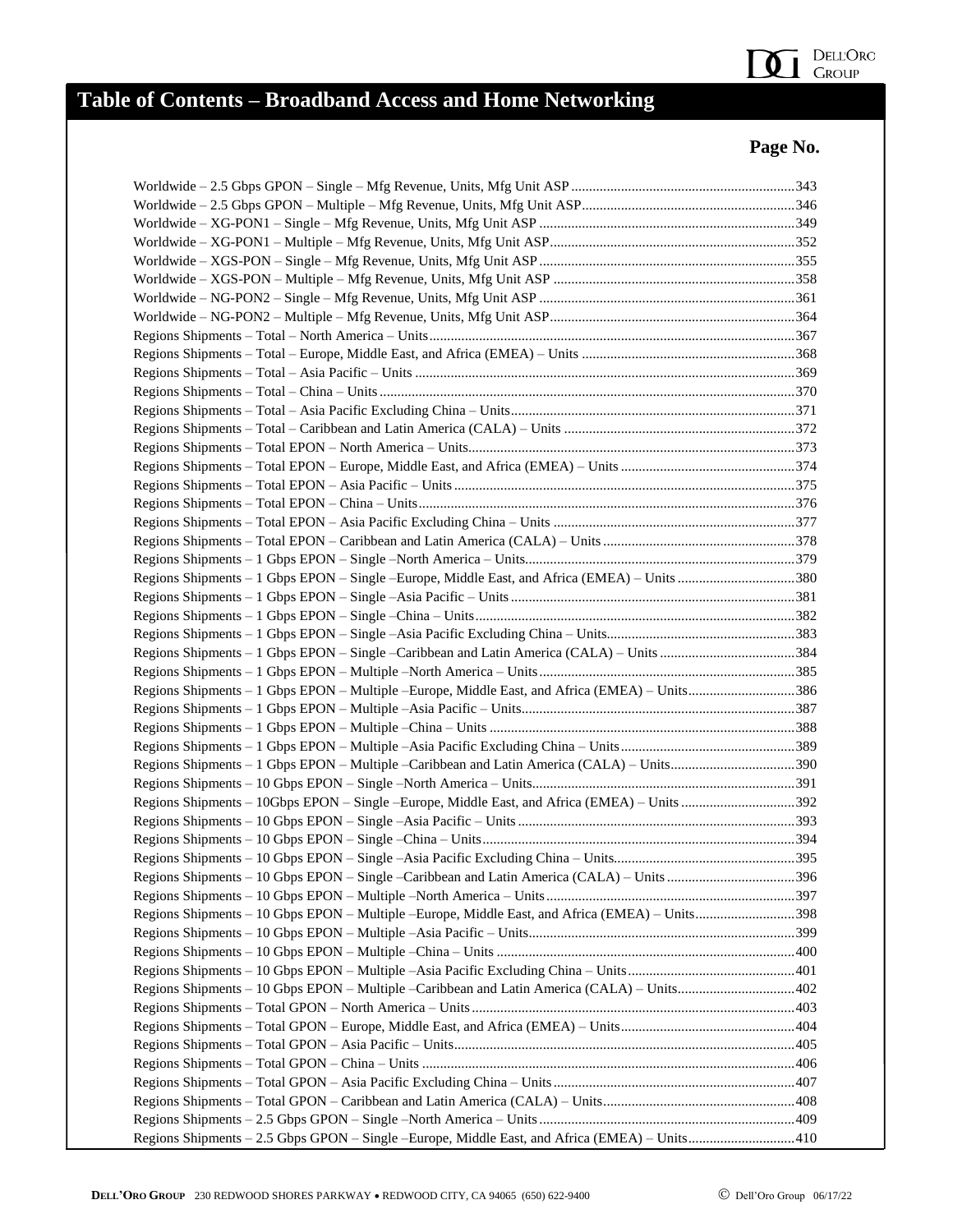

| Regions Shipments - 2.5 Gbps GPON - Single -Caribbean and Latin America (CALA) - Units414         |  |
|---------------------------------------------------------------------------------------------------|--|
|                                                                                                   |  |
| Regions Shipments - 2.5 Gbps GPON - Multiple - Europe, Middle East, and Africa (EMEA) - Units 416 |  |
|                                                                                                   |  |
|                                                                                                   |  |
|                                                                                                   |  |
|                                                                                                   |  |
|                                                                                                   |  |
|                                                                                                   |  |
|                                                                                                   |  |
|                                                                                                   |  |
|                                                                                                   |  |
|                                                                                                   |  |
|                                                                                                   |  |
|                                                                                                   |  |
|                                                                                                   |  |
|                                                                                                   |  |
|                                                                                                   |  |
|                                                                                                   |  |
|                                                                                                   |  |
|                                                                                                   |  |
|                                                                                                   |  |
|                                                                                                   |  |
|                                                                                                   |  |
|                                                                                                   |  |
|                                                                                                   |  |
| Regions Shipments - XGS-PON - Multiple - Europe, Middle East, and Africa (EMEA) - Units 440       |  |
|                                                                                                   |  |
|                                                                                                   |  |
|                                                                                                   |  |
|                                                                                                   |  |
|                                                                                                   |  |
| Regions Shipments - NG-PON2 - Single -Europe, Middle East, and Africa (EMEA) - Units446           |  |
|                                                                                                   |  |
|                                                                                                   |  |
|                                                                                                   |  |
|                                                                                                   |  |
|                                                                                                   |  |
|                                                                                                   |  |
|                                                                                                   |  |
|                                                                                                   |  |
|                                                                                                   |  |
|                                                                                                   |  |
|                                                                                                   |  |
| <b>Fixed Wireless CPE</b>                                                                         |  |
|                                                                                                   |  |
|                                                                                                   |  |
|                                                                                                   |  |
|                                                                                                   |  |